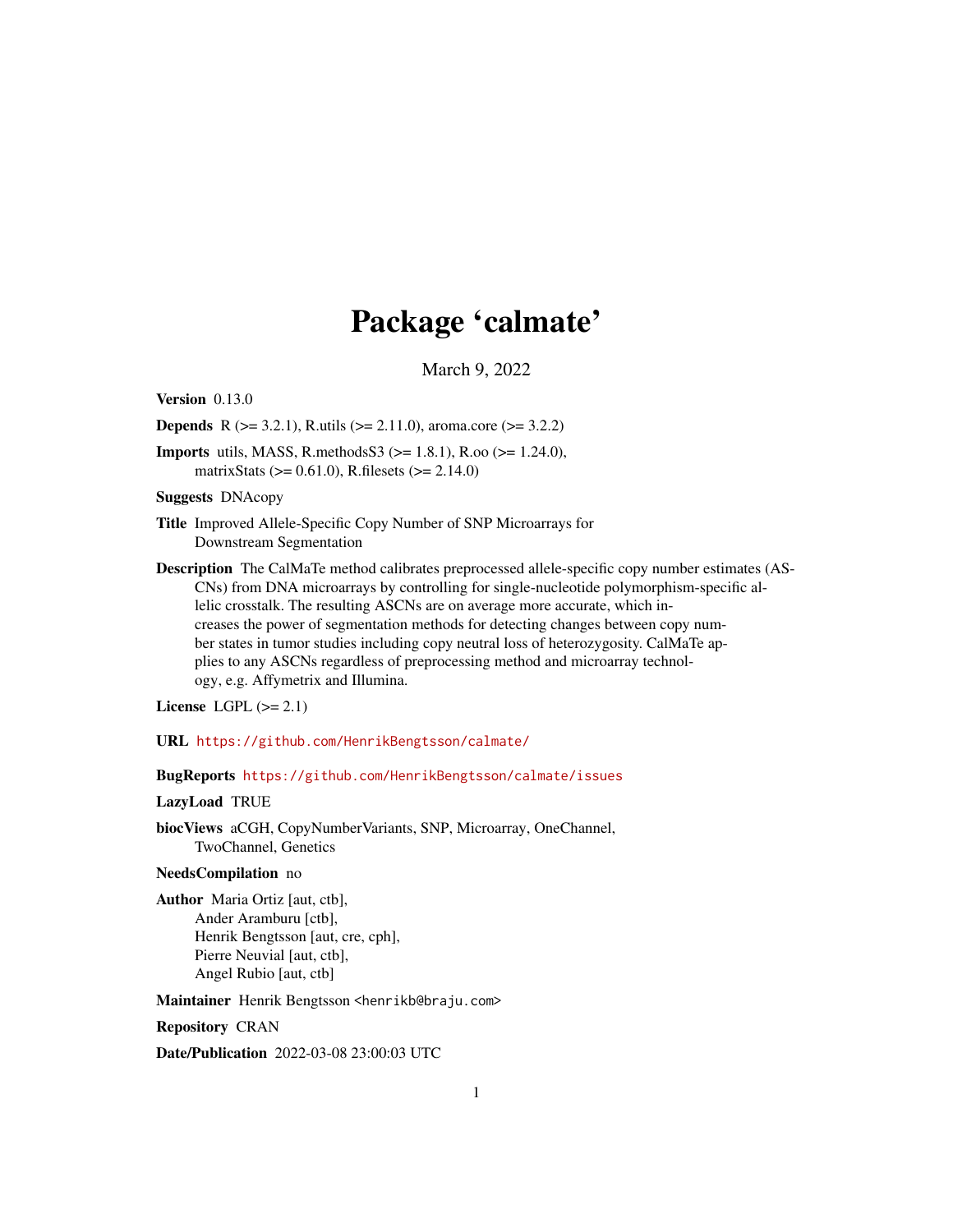### <span id="page-1-0"></span>R topics documented:

| Index |  |
|-------|--|
|       |  |
|       |  |
|       |  |
|       |  |

calmate-package *Package calmate*

#### Description

The CalMaTe method calibrates preprocessed allele-specific copy number estimates (ASCNs) from DNA microarrays by controlling for single-nucleotide polymorphism-specific allelic crosstalk. The resulting ASCNs are on average more accurate, which increases the power of segmentation methods for detecting changes between copy number states in tumor studies including copy neutral loss of heterozygosity. CalMaTe applies to any ASCNs regardless of preprocessing method and microarray technology, e.g. Affymetrix and Illumina.

#### Requirements

This package depends on a set of packages that are all available via CRAN. It has been tested and verified to run on all common operating systems on which R runs, including Linux, Windows and OSX.

#### Installation and updates

To install this package, do install.packages("calmate").

#### To get started

- 1. To process SNP and non-polymorphic signals, see [calmateByTotalAndFracB](#page-3-1)(). If you are working solely with SNP signals, [calmateByThetaAB](#page-2-1)() is also available, but we recommend the former.
- 2. For processing data in the aroma framework, see [CalMaTeCalibration](#page-5-1).

#### How to cite

Please cite [1] when using CalMaTe.

#### License

 $LGPL$  ( $>= 2.1$ ).

#### Author(s)

Maria Ortiz [aut, ctb], Ander Aramburu [ctb], Henrik Bengtsson [aut, cre, cph], Pierre Neuvial [aut, ctb], Angel Rubio [aut, ctb].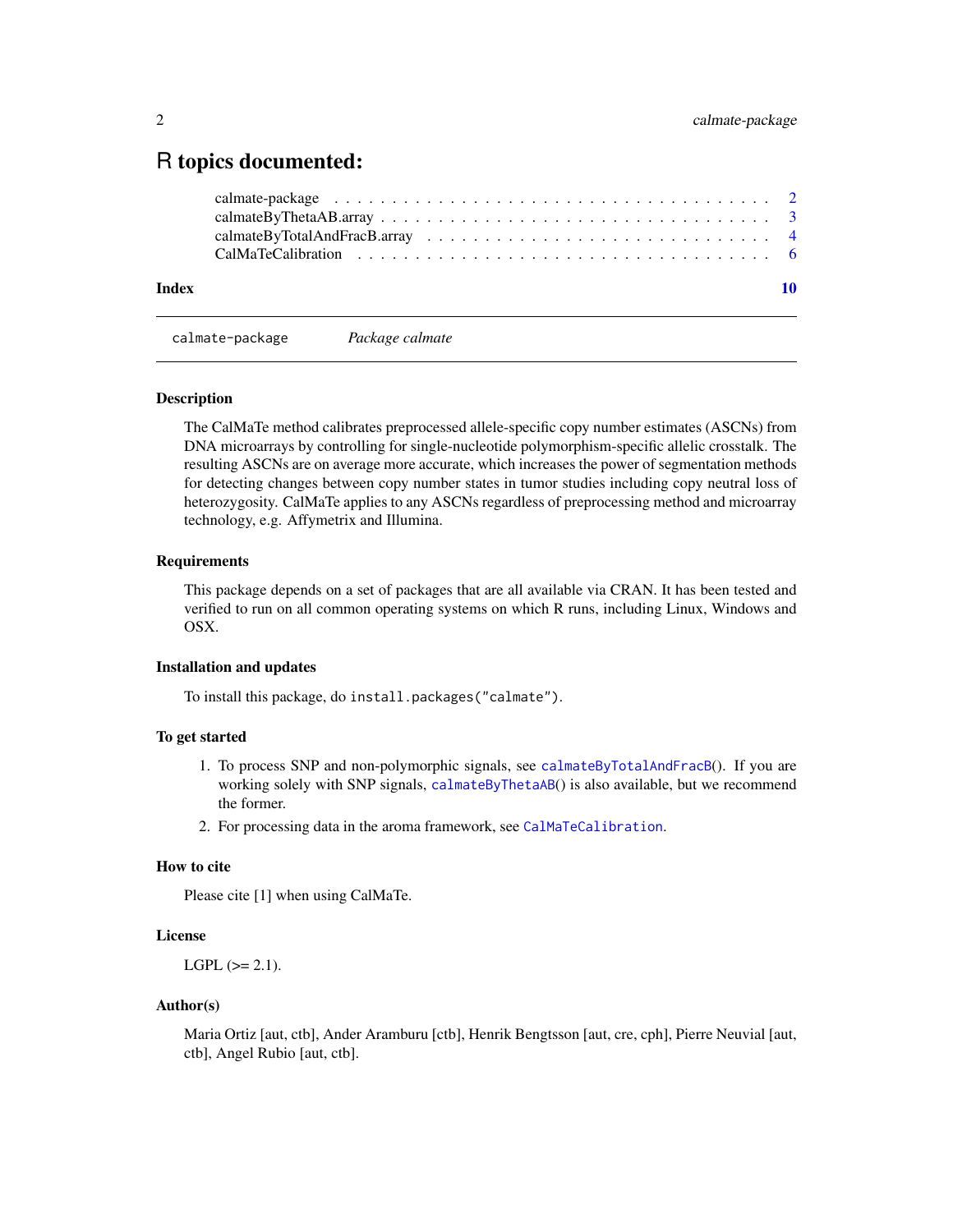#### <span id="page-2-0"></span>References

[1] M. Ortiz-Estevez, A. Aramburu, H. Bengtsson, P. Neuvial and A. Rubio, *CalMaTe: A method and software to improve allele-specific copy number of SNP arrays for downstream segmentation*, Bioinformatics, 2012 [PMC3381965].

calmateByThetaAB.array

*Normalize allele-specific copy numbers (CA,CB)*

#### <span id="page-2-1"></span>Description

Normalize allele-specific copy numbers (CA,CB).

#### Usage

```
## S3 method for class 'array'
calmateByThetaAB(data, references=NULL, ..., truncate=FALSE, refAvgFcn=NULL,
  flavor=c("v2", "v1"), verbose=FALSE)
```
#### Arguments

| data       | An Jx2xI numeric array, where J is the number of SNPs, 2 is the number of<br>alleles, and I is the number of samples.                                                                                                                                                                                                                                                                        |
|------------|----------------------------------------------------------------------------------------------------------------------------------------------------------------------------------------------------------------------------------------------------------------------------------------------------------------------------------------------------------------------------------------------|
| references | An index vector in [1,I] or a logical vector of length I specifying which<br>samples are used when calculating the reference signals. If NULL, all samples<br>are used. At least 3 samples.                                                                                                                                                                                                  |
| $\cdots$   | Additional arguments passed to the internal fit function fitCalMaTeInternal.                                                                                                                                                                                                                                                                                                                 |
| truncate   | If TRUE, final ASCNs are forced to be non-negative while preserving the total<br>CN <sub>s</sub> .                                                                                                                                                                                                                                                                                           |
| refAvgFcn  | (optional) A function that takes a JxI numeric matrix an argument na. rm and<br>returns a numeric vector of length J. It should calculate some type of average<br>for each of the J rows, e.g. row Medians. If specified, then the total copy numbers<br>of the calibrated ASCNs are standardized toward (twice) the average of the total<br>copy numbers of the calibrated reference ASCNs. |
| flavor     | A character string specifying which flavor of the CalMaTe algorithm to use<br>for fitting the model.                                                                                                                                                                                                                                                                                         |
| verbose    | See Verbose.                                                                                                                                                                                                                                                                                                                                                                                 |

#### Value

Returns an Jx2xI [numeric](#page-0-0) [array](#page-0-0) with the same dimension names as argument data.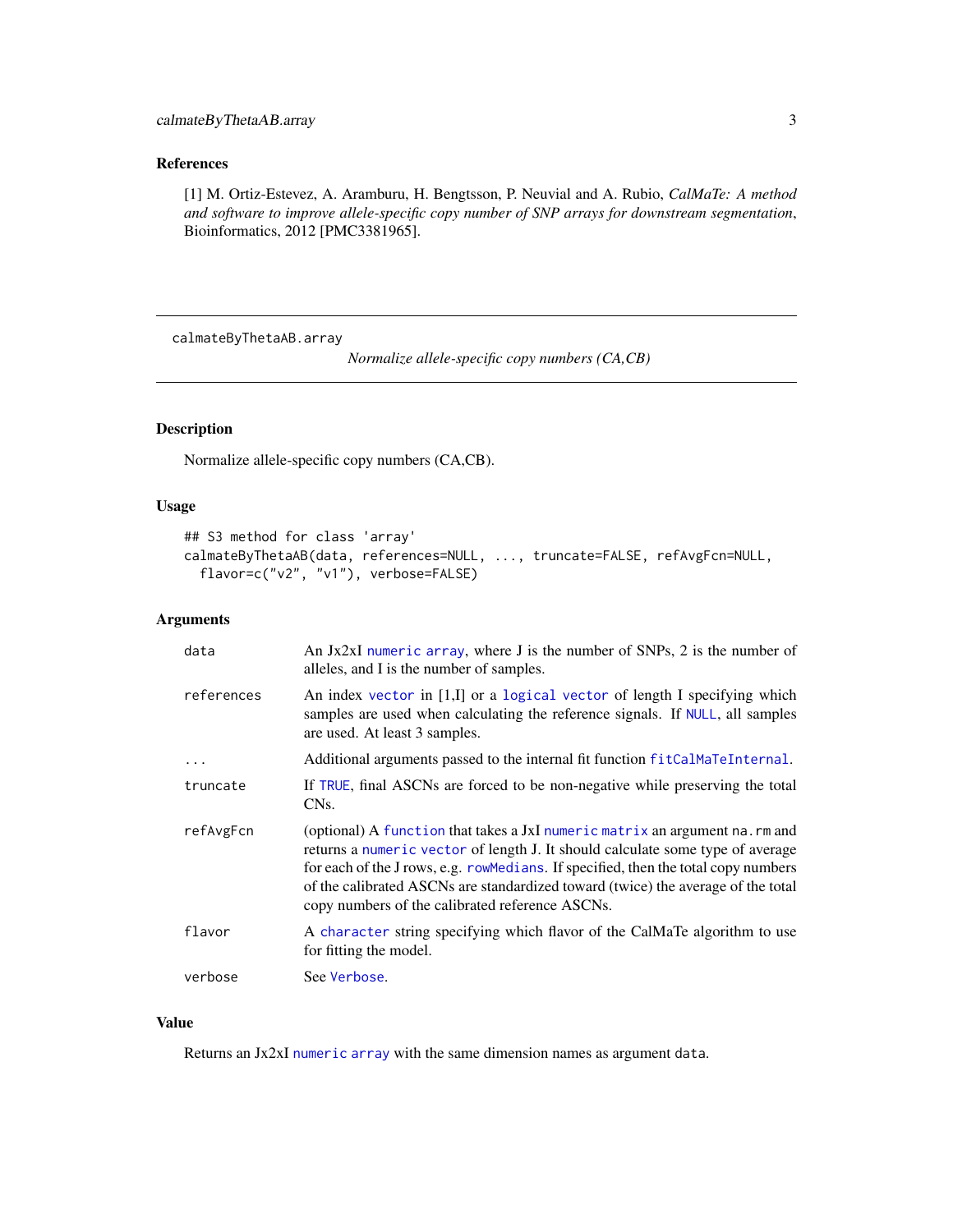#### <span id="page-3-0"></span>Flavors

For backward compatibility, we try to keep all major versions of the CalMaTe algorithm available. Older versions can be used by specifying argument flavor. The default flavor is v2. For more information about the different flavors, see [fitCalMaTeInternal](#page-0-0).

#### References

[1] M. Ortiz-Estevez, A. Aramburu, H. Bengtsson, P. Neuvial and A. Rubio, *CalMaTe: A method and software to improve allele-specific copy number of SNP arrays for downstream segmentation*, Bioinformatics, 2012 [PMC3381965].

#### See Also

To calibrate (total,fracB) data, see [\\*calmateByTotalAndFracB\(](#page-0-0)). We strongly recommend to always work with (total,fracB) data instead of (CA,CB) data, because it is much more general.

For further information on the internal fit functions, see [fitCalMaTeInternal](#page-0-0).

#### Examples

```
# Load example (thetaA,thetaB) signals
path <- system.file("exData", package="calmate");
theta <- loadObject("thetaAB,100x2x40.Rbin", path=path);
# Calculate (CA,CB)
thetaR <- matrixStats::rowMedians(theta[,"A",] + theta[,"B",], na.rm=TRUE);
C \le -2*theta/thetaR;
# Calibrate (CA,CB) by CalMaTe
CC <- calmateByThetaAB(theta);
# Plot two "random" arrays
Clim \leq c(0, 4);
subplots(4, ncol=2, byrow=FALSE);
for (ii in c(1,5)) {
  sampleName <- dimnames(C)[[3]][ii];
  sampleLabel <- sprintf("Sample #%d ('%s')", ii, sampleName);
  plot(C[,,ii], xlim=Clim, ylim=Clim);
  title(main=sampleLabel);
  plot(CC[,,ii], xlim=Clim, ylim=Clim);
  title(main=sprintf("%s\ncalibrated", sampleLabel));
}
```
<span id="page-3-1"></span>calmateByTotalAndFracB.array

*Normalize allele-specific copy numbers (total,fracB)*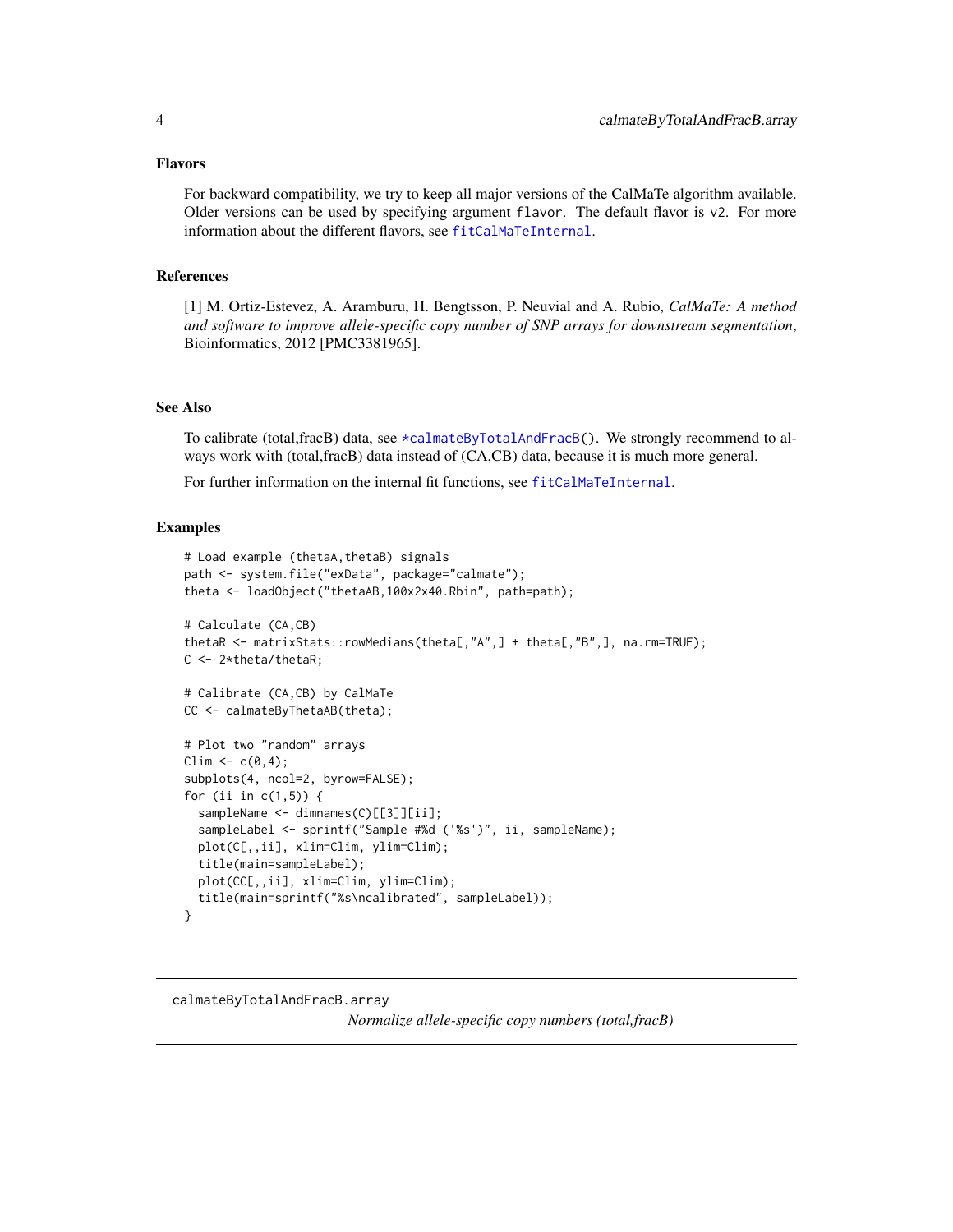#### <span id="page-4-0"></span>Description

Normalize allele-specific copy numbers (total,fracB), where total is the total (non-polymorphic) signal and fracB is the allele B fraction. It is only loci with a non-missing ([NA](#page-0-0)) fracB value that are considered to be SNPs and normalized by CalMaTe. The other loci are left untouched.

#### Usage

```
## S3 method for class 'array'
calmateByTotalAndFracB(data, references=NULL, ..., refAvgFcn=NULL, verbose=FALSE)
```
#### Arguments

| data       | An $Jx2xI$ numeric array, where $J$ is the number of loci, 2 is total and frac $B$ (in<br>that order, if unnamed), and I is the number of samples.                                                                                                                                                                                                                                           |
|------------|----------------------------------------------------------------------------------------------------------------------------------------------------------------------------------------------------------------------------------------------------------------------------------------------------------------------------------------------------------------------------------------------|
| references | A logical or numeric vector specifying which samples should be used as the<br>reference set. By default, all samples are considered. If not NULL at least 3<br>samples.                                                                                                                                                                                                                      |
| .          | Additional arguments passed to $\star$ calmateByThetaAB().                                                                                                                                                                                                                                                                                                                                   |
| refAvgFcn  | (optional) A function that takes a JxI numeric matrix an argument na. rm and<br>returns a numeric vector of length J. It should calculate some type of average<br>for each of the J rows, e.g. row Medians. If specified, then the total copy numbers<br>of the calibrated ASCNs are standardized toward (twice) the average of the total<br>copy numbers of the calibrated reference ASCNs. |
| verbose    | See Verbose.                                                                                                                                                                                                                                                                                                                                                                                 |

#### Value

Returns an Jx2xI [numeric](#page-0-0) [array](#page-0-0) with the same dimension names as argument data.

#### References

[1] M. Ortiz-Estevez, A. Aramburu, H. Bengtsson, P. Neuvial and A. Rubio, *CalMaTe: A method and software to improve allele-specific copy number of SNP arrays for downstream segmentation*, Bioinformatics, 2012 [PMC3381965].

#### See Also

To calibrate (thetaA,thetaB) or (CA,CB) signals, see [\\*calmateByThetaAB\(](#page-0-0)).

#### Examples

```
# Load example (thetaA,thetaB) signals
path <- system.file("exData", package="calmate");
theta <- loadObject("thetaAB,100x2x40.Rbin", path=path);
# Transform to (total,fracB) signals
```
data <- thetaAB2TotalAndFracB(theta);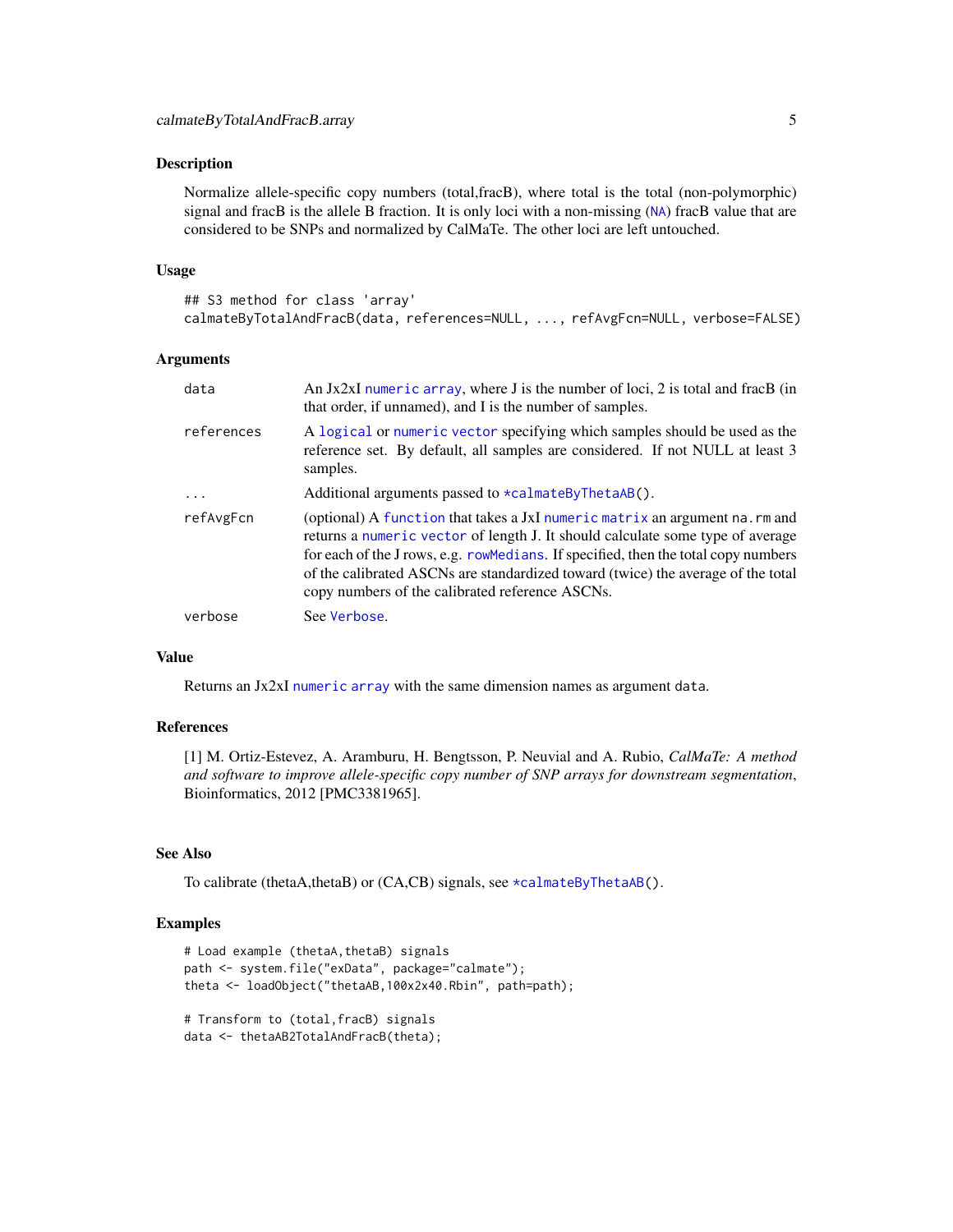```
# Calibrate (total,fracB) by CalMaTe
dataC <- calmateByTotalAndFracB(data);
# Calculate copy-number ratios
theta <- data[,"total",];
thetaR <- matrixStats::rowMedians(theta, na.rm=TRUE);
data[,"total",] <- 2*theta/thetaR;
# Plot two "random" arrays
Clim \leq c(0,4);Blim \leq c(0,1);subplots(4, ncol=2, byrow=FALSE);
for (ii in c(1,5)) {
  sampleName <- dimnames(data)[[3]][ii];
  sampleLabel <- sprintf("Sample #%d ('%s')", ii, sampleName);
  plot(data[,,ii], xlim=Clim, ylim=Blim);
  title(main=sampleLabel);
  plot(dataC[,,ii], xlim=Clim, ylim=Blim);
  title(main=sprintf("%s\ncalibrated", sampleLabel));
}
# Assert that it also works with a single unit
```

```
dummy <- calmateByTotalAndFracB(data[1,,,drop=FALSE]);
stopifnot(length(dim(dummy)) == 3);
```
<span id="page-5-1"></span>CalMaTeCalibration *The CalMaTeCalibration class*

#### Description

Package: calmate Class CalMaTeCalibration

[Object](#page-0-0) ~~| ~~+-[-ParametersInterface](#page-0-0)  $\sim$  ~~~~~~ | ~~~~~~~+--CalMaTeCalibration

Directly known subclasses:

public static class CalMaTeCalibration extends [ParametersInterface](#page-0-0)

This class represents the CalMaTe method [1], which corrects for SNP effects in allele-specific copy-number estimates (ASCNs).

<span id="page-5-0"></span>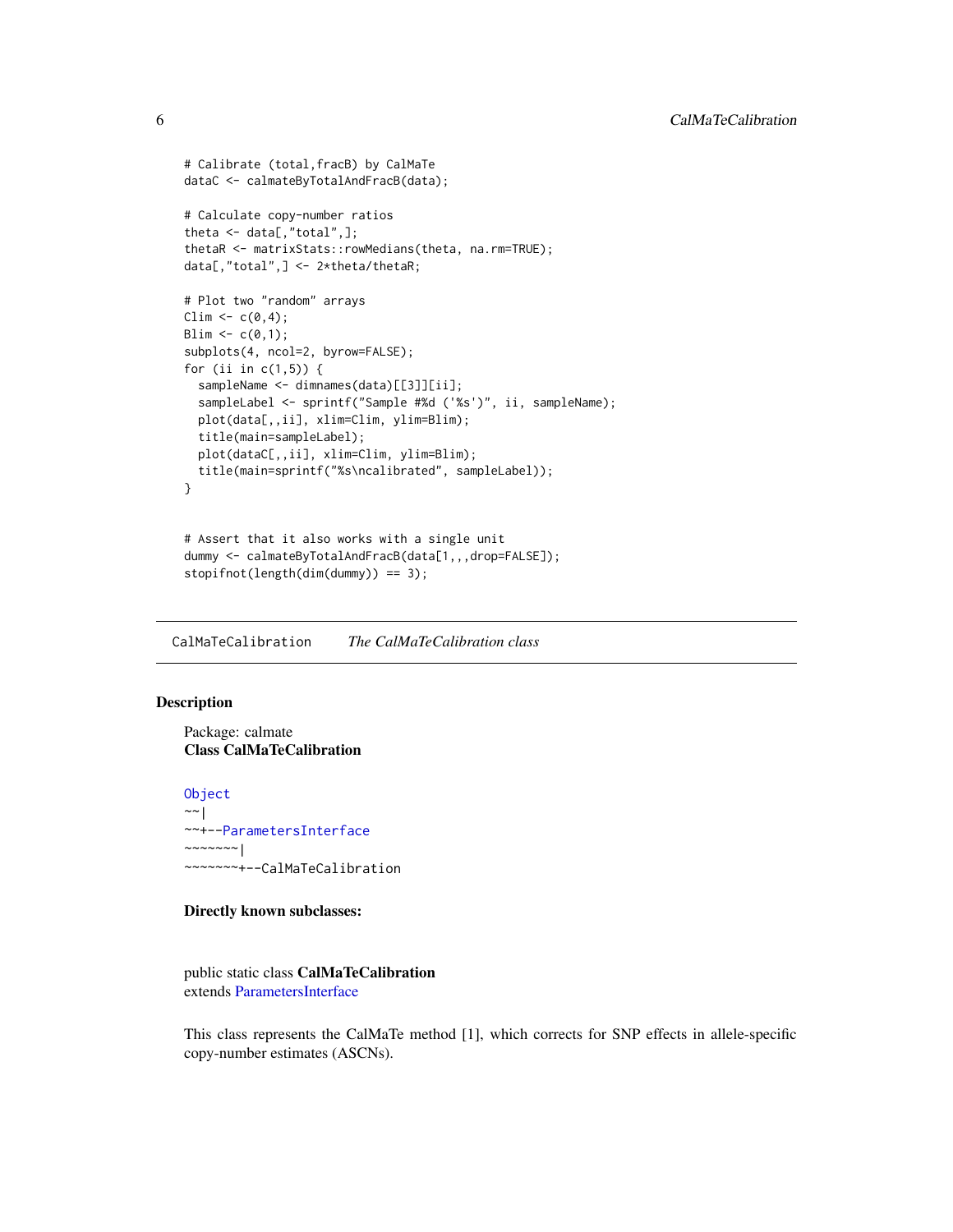#### <span id="page-6-0"></span>CalMaTeCalibration 7

#### Usage

```
CalMaTeCalibration(data=NULL, tags="*", references=NULL, flavor=c("v2", "v1"), ...)
```
#### Arguments

| data       | A named list with data set named "total" and "fracB" where the former<br>should be of class AromaUnitTotalCnBinarySet and the latter of class AromaUnitFracBCnBinarySet.<br>The two data sets must be for the same chip type, have the same number of sam-<br>ples and the same sample names. |
|------------|-----------------------------------------------------------------------------------------------------------------------------------------------------------------------------------------------------------------------------------------------------------------------------------------------|
| tags       | Tags added to the output data sets.                                                                                                                                                                                                                                                           |
| references | An optional numeric vector specifying which samples should be as reference<br>samples for estimating the model parameters. If NULL, all samples are used.                                                                                                                                     |
| flavor     | A character string specifying which flavor of the CalMaTe algorithm to use<br>for fitting the model. See fitCalMaTeInternal for details.                                                                                                                                                      |
| $\ddots$   | Additional arguments passed to calmateByTotalAndFracB().                                                                                                                                                                                                                                      |

#### Fields and Methods

Methods:

| findUnitsTodo     |  |
|-------------------|--|
| getDataSets       |  |
| getFullName       |  |
| getName           |  |
| getOutputDataSets |  |
| getPath           |  |
| getReferences     |  |
| getRootPath       |  |
| getTags           |  |
| nbrOfFiles        |  |
| process           |  |
| setTags           |  |
|                   |  |

#### Methods inherited from ParametersInterface:

getParameterSets, getParameters, getParametersAsString

#### Methods inherited from Object:

\$, \$<-, [[, [[<-, as.character, attach, attachLocally, clearCache, clearLookupCache, clone, detach, equals, extend, finalize, getEnvironment, getFieldModifier, getFieldModifiers, getFields, getInstantiationTime, getStaticInstance, hasField, hashCode, ll, load, names, objectSize, print, save, asThis

#### Reference samples

In order to estimate the calibration parameters, the model assumes that, for any given SNP, there are a majority of samples that are diploid at that SNP. Note that it does not have to be the same set of samples for all SNPs.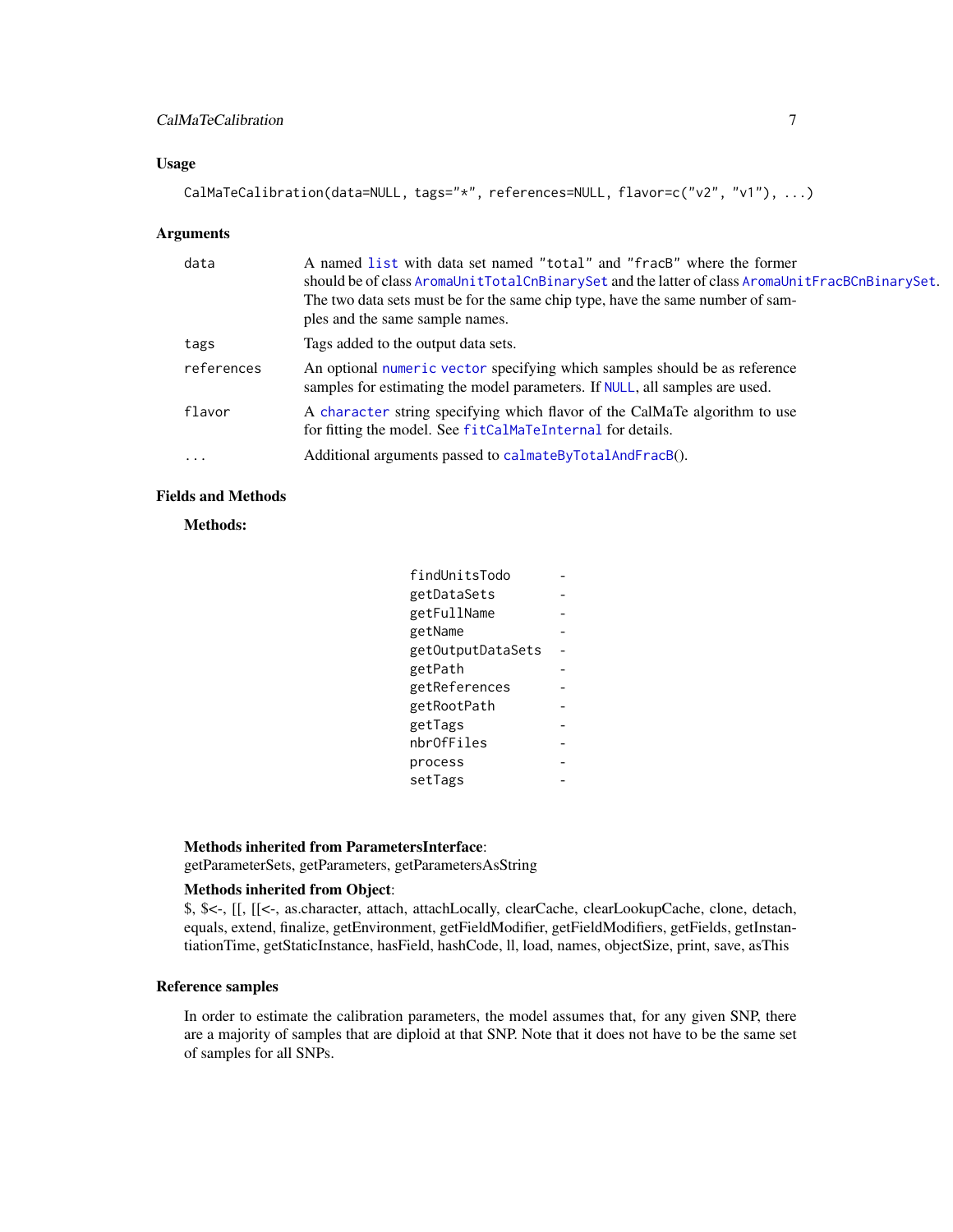<span id="page-7-0"></span>By using argument references, it is possible so specify which samples should be used when estimating the calibration parameters. This is useful when for instance there are several tumor samples with unknown properties as well as a set of normal samples that can be assumed to be diploid.

Theoretical, a minimum of three reference samples are needed in order for the model to be identifiable. If less, an error is thrown. However, in practice more reference samples should be used, that is, in the order of at least 6-10 reference samples with a diverse set of genotypes.

#### Flavors

For backward compatibility, we try to keep all major versions of the CalMaTe algorithm available. Older versions can be used by specifying argument flavor. For more information about the different flavors, see [fitCalMaTeInternal](#page-0-0).

#### References

[1] M. Ortiz-Estevez, A. Aramburu, H. Bengtsson, P. Neuvial and A. Rubio, *CalMaTe: A method and software to improve allele-specific copy number of SNP arrays for downstream segmentation*, Bioinformatics, 2012 [PMC3381965].

#### See Also

Low-level versions of the CalMaTe method is available via the [calmateByThetaAB](#page-2-1)() and [calmateByTotalAndFracB](#page-3-1)() methods.

For further information on the internal fit functions, see [fitCalMaTeInternal](#page-0-0).

#### Examples

## Not run:

```
# - - - - - - - - - - - - - - - - - - - - - - - - - - - - - - - - - - - -
# CRMAv2 - Preprocess raw Affymetrix data
# - - - - - - - - - - - - - - - - - - - - - - - - - - - - - - - - - - - -
library("aroma.affymetrix"); # Needed for CRMAv2
dataSet <- "Affymetrix_2006-TumorNormal";
chipType <- "Mapping250K_Nsp";
dsList <- doCRMAv2(dataSet, chipType=chipType, combineAlleles=FALSE,
                                             plm="RmaCnPlm", verbose=-10);
print(dsList);
# - - - - - - - - - - - - - - - - - - - - - - - - - - - - - - - - - - - -
# CalMaTe - Post-calibration of ASCNs estimates
# - - - - - - - - - - - - - - - - - - - - - - - - - - - - - - - - - - - -
asn <- CalMaTeCalibration(dsList);
print(asn);
# For speed issues, we will here only process loci on Chromosome 17.
chr < -17;
ugp <- getAromaUgpFile(dsList$total);
```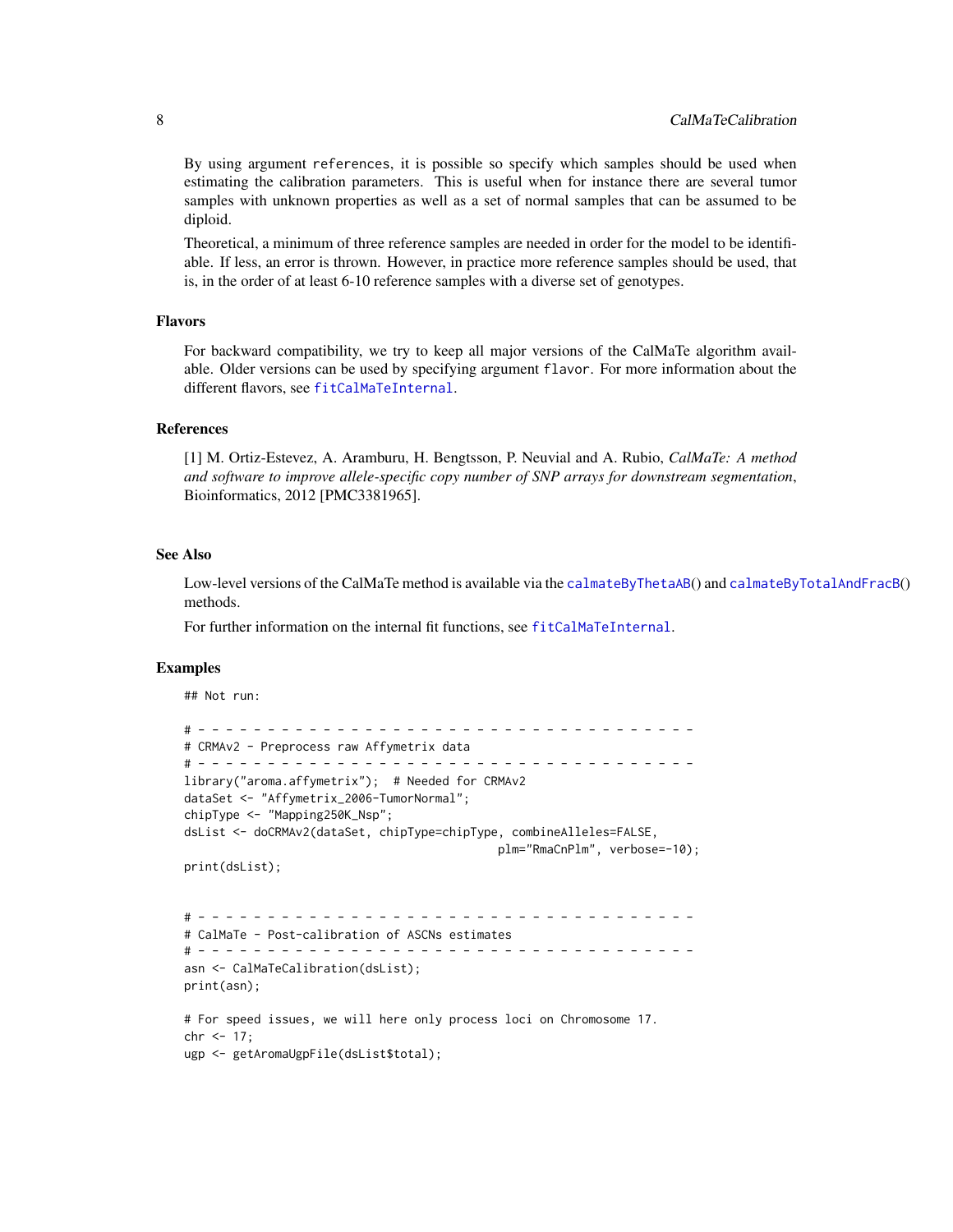#### CalMaTeCalibration 9

```
units <- getUnitsOnChromosome(ugp, chr);
dsNList <- process(asn, units=units, verbose=verbose);
print(dsNList);
# - - - - - - - - - - - - - - - - - - - - - - - - - - - - - - - - - - - -
# Plot allele B fractions (before and after)
# - - - - - - - - - - - - - - - - - - - - - - - - - - - - - - - - - - - -
# Sample #1 and Chromosome 17
ii \leq 1;# Extract raw (TCN,BAF)
df <- getFile(dsList$total, ii);
dfR <- getAverageFile(dsList$total, verbose=verbose);
gamma <- extractRawCopyNumbers(df, logBase=NULL, chromosome=chr);
gammaR <- extractRawCopyNumbers(dfR, logBase=NULL, chromosome=chr);
gamma <- 2*divideBy(gamma, gammaR);
df <- getFile(dsList$fracB, ii);
beta <- extractRawAlleleBFractions(df, chromosome=chr);
# Extract calibrated (TCN,BAF)
dfN <- getFile(dsNList$fracB, ii);
betaN <- extractRawAlleleBFractions(dfN, chromosome=chr);
dfN <- getFile(dsNList$total, ii);
gammaN <- extractRawCopyNumbers(dfN, logBase=NULL, chromosome=chr);
# Plot
subplots(4, ncol=2, byrow=FALSE);
plot(beta);
title(sprintf("%s", getName(beta)));
plot(gamma);
plot(betaN);
title(sprintf("%s (CalMaTe)", getName(betaN)));
plot(gammaN);
```
## End(Not run)